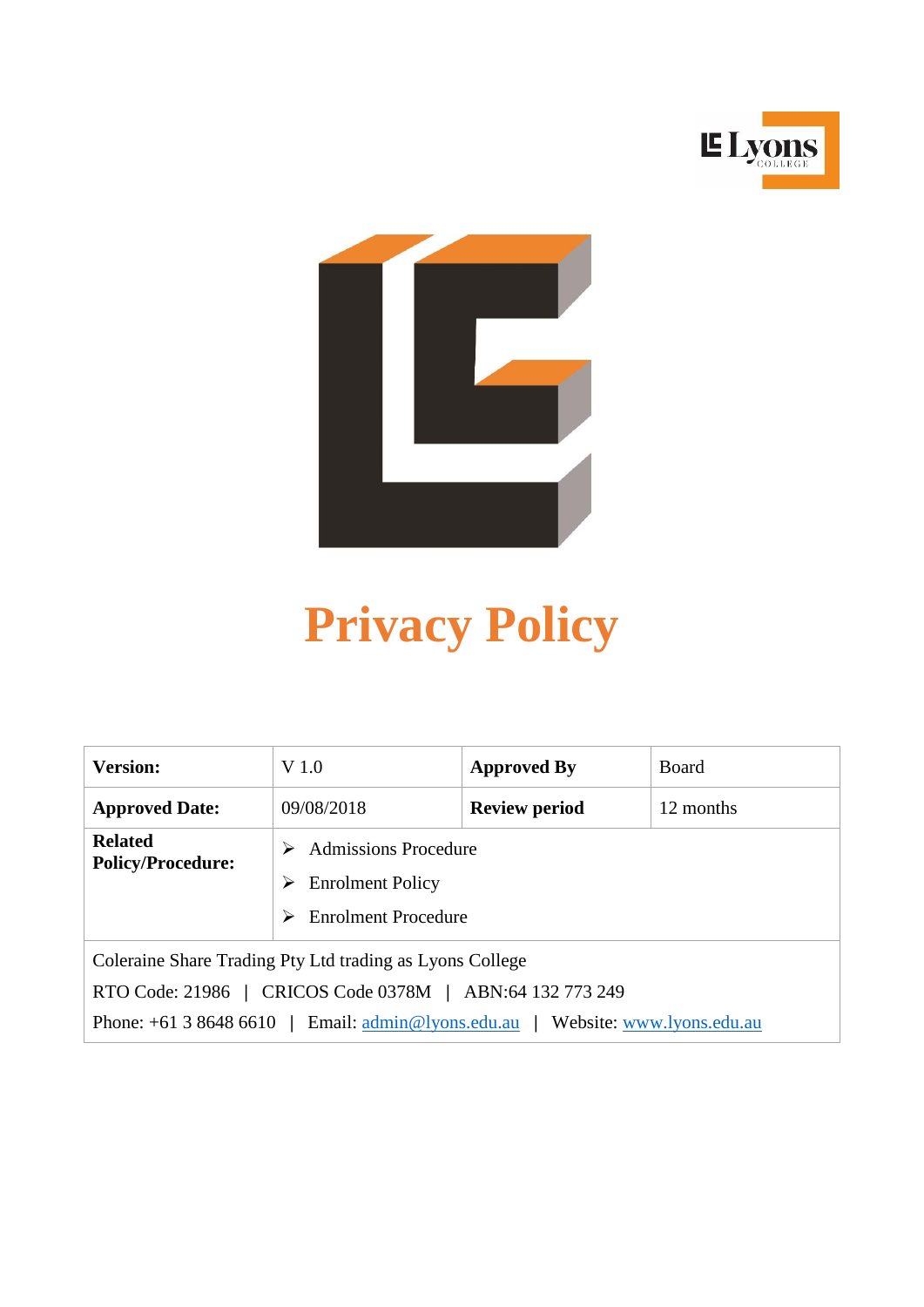

# **Privacy Policy**

#### **Purpose**

This Policy sets out how Lyons College collects, uses, stores and provides access to information.

#### **Scope**

This Policy applies to all Lyons College staff, contractors, agents or service providers who have access to personal or other information.

## **Definitions**

**Personal Information:** Recorded information about an identifiable, or easily identifiable, individual

**Sensitive Information:** Information about a living individual's race or ethnicity, political opinions, religious or philosophical beliefs, sexual preferences or practices, criminal record, or memberships details, such as trade union or professional, political or trade associations

#### **Policy**

Lyons College collects information in the normal course of business. Information is collected from students, prospective students and other parties for various reasons. Information may be collected in person, via electronic means such as online forms and emails, hard copy documents or other media. This may include Personal Information that identifies individuals.

Lyons College values the privacy of every individual and is committed to handling Personal Information in accordance with the privacy principles contained in the Australian Privacy Principles (APPs) set out in the *Privacy Act 1988*.

#### **1. Collection of personal information**

Lyons College collects Personal Information as necessary for its core functions, including for educational, research, community and commercial purposes. Lyons College collects Personal Information about staff, students, research participants, volunteers and other members of the public.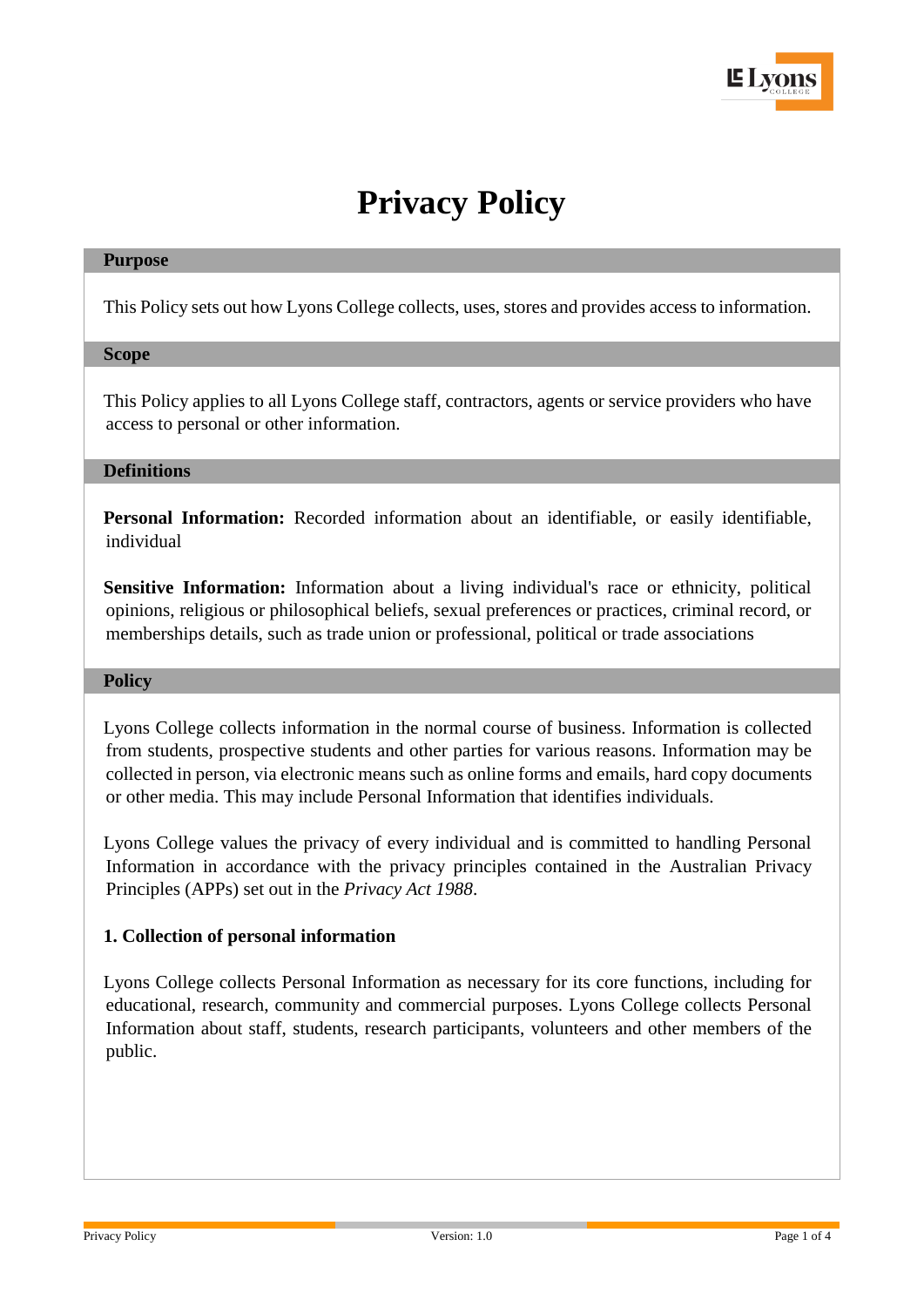

Lyons College may collect Sensitive Information in certain limited circumstances. When we collect Sensitive Information, all reasonable steps are taken to explain:

- 1. Why the sensitive information is being collected;
- 2. What will be done with this information; and
- 3. The main consequences (if any) for an individual if all or part of the information is not provided to Lyons College.

### **2. Using personal information**

Lyons College uses and provides, personal or health information to other people or organisations, for the purposes it was collected.

Typical collections and uses of information include, but are not limited to:

- ➢ Application for Lyons College services
- ➢ Enquiries
- $\triangleright$  Enrolling students
- ➢ Conducting marketing campaigns
- ➢ Budgeting
- $\triangleright$  Maintaining information technology facilities
- ➢ Transacting with other Lyons College entities
- ➢ Student services
- $\triangleright$  Assessing students' work.

Occasionally, Lyons College may be authorised by law to use or provide Personal Information to others for alternative purposes. In some cases, an individual's consent will be sought to use or provide Personal Information to others.

Lyons College will only assign or adopt a unique identifier (e.g. student or employee numbers) for an individual if it is necessary, authorised by law or with consent. Lyons College is committed to ensuring that any transfer of Personal Health information outside of our databases and control is in accordance with law.

### **3. Ensuring that information is accurate and up-to-date**

Lyons College takes reasonable steps to ensure that Personal Information held is accurate, complete and up-to-date.

Lyons College relies on individuals to provide accurate and current information in the first instance, and to notify when circumstances or details change.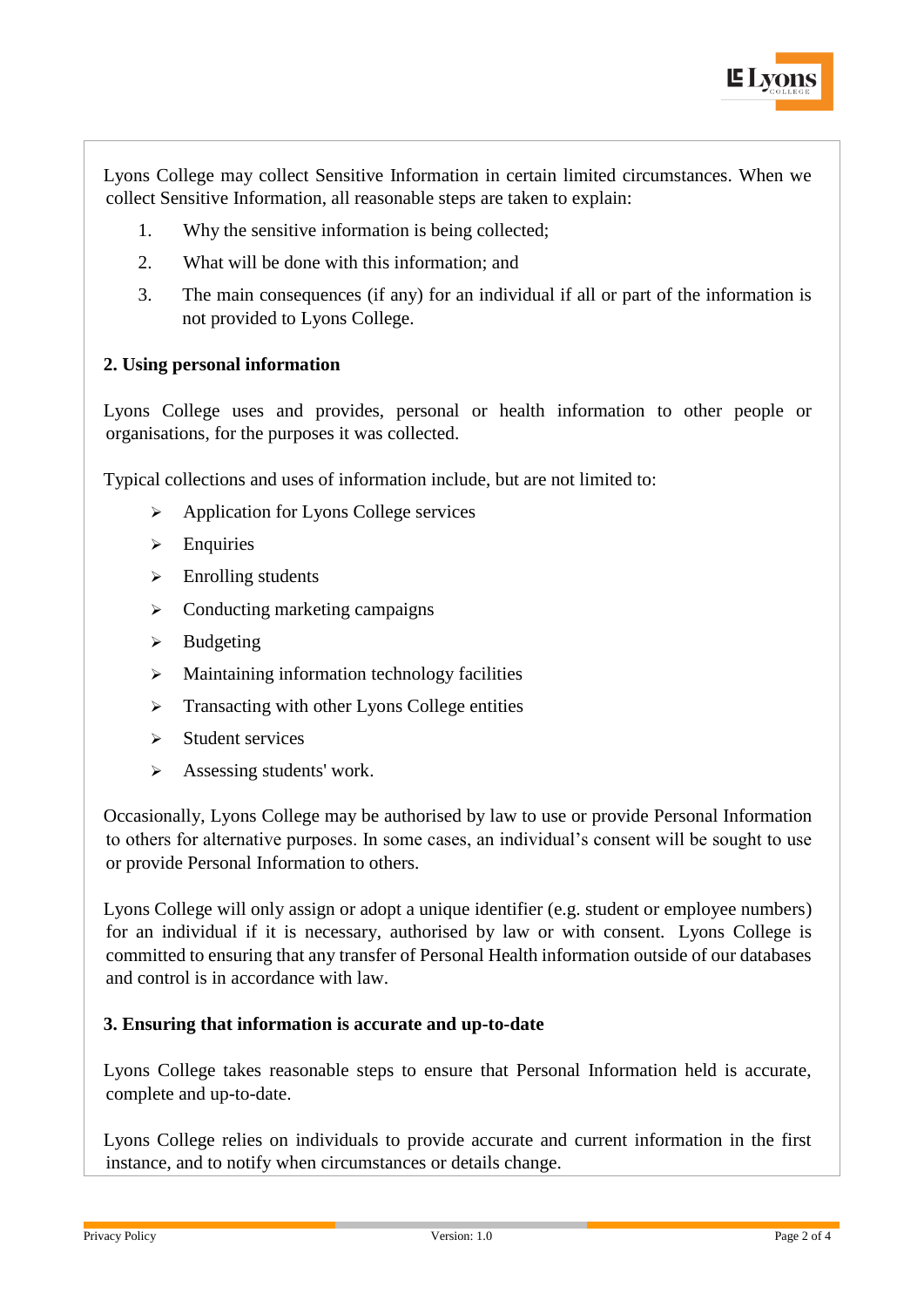

# **4. Storage and protection of information**

All areas of Lyons College have security measures to protect Personal Information from misuse, loss, unauthorised access or disclosure.

Personal Information may be stored in hard copy documents, as electronic data, or in Lyons College software or systems. Some of the ways Lyons College seeks to protect personal information include:

- ➢ Privacy process and the protection of information
- ➢ Document storage and data security processes
- ➢ Security measures for access to Lyons College computer systems
- ➢ Controlling access to Lyons College premises
- ➢ Web site protection measures

#### **5. Access to information held by Lyons College**

Individuals have the right to access or obtain a copy of the Personal Information that Lyons College holds about them. Requests to access or obtain a copy of Personal Information must be made in writing. There is no charge for an individual to access Personal Information that Lyons College holds about them, however Lyons College may charge a fee to make a copy. Individuals will be advised of how they may access or obtain a copy of their Personal Information and any applicable fees within 10 days of receiving their written request. Where it is reasonable to do so, access to the Personal Information will be provided in the manner requested by the individual.

If an individual considers their Personal Information to be incorrect, incomplete, out of date or misleading, they can request that the Personal Information be amended. Where a record is found to be inaccurate, a correction will be made as soon as practical. Where a request is received from an individual to have a record amended because it is inaccurate, but the record is found to be accurate, the details of the request for amendment will be noted on the record. There is no charge for making a request to correct Personal Information.

Written requests for access to, to obtain a copy of, or correct Personal Information held by the Lyons College should be sent to:

> Privacy Officer Lyons College Level 4, 303 Collins St Melbourne VIC 3000